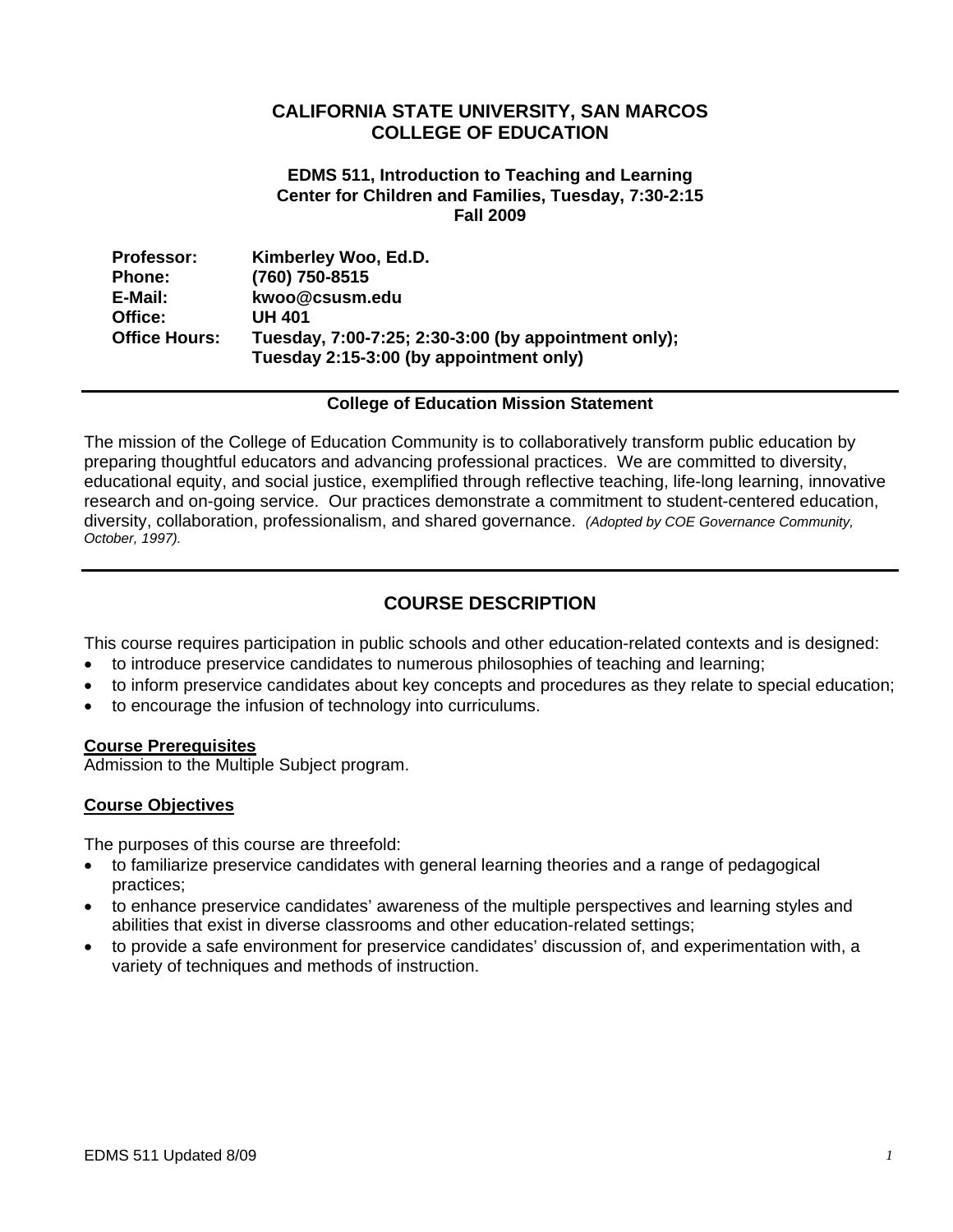## **Required Texts**

- Grant, C. & Gillette, M. D. (2006). *Learning to teach everyone's children: Equity, empowerment, and education that is multicultural.* Belmont, CA: Thomson Higher Education.
- Roe, B.D., Smith, S.H., Ross, E.P. (2010/2006). *Student teaching and field experiences handbook.*  Upper Saddle River, NJ: Pearson.
- Turnbull, A. & Turnbull, R. (2007). *Exceptional lives: Special education in today's schools*. Upper Saddle River, NJ: Pearson.
- **RETRIEVE ON-LINE** International society for technology education. iste.org, National Educational Technology Standards (NETS)
- **TaskStream account.**

## **Authorization to Teach English Learners**

This credential program has been specifically designed to prepare teachers for the diversity of languages often encountered in California public school classrooms. The authorization to teach English learners is met through the infusion of content and experiences within the credential program, as well as additional coursework. Students successfully completing this program receive a credential with authorization to teach English learners.

*(Approved by CCTC in SB 2042 Program Standards, August 02)* 

# **STUDENT LEARNING OUTCOMES**

## **Teacher Performance Expectation (TPE) Competencies**

The course objectives, assignments, and assessments have been aligned with the CTC standards for the Multiple Subject Credential. This course is designed to help teachers seeking a California teaching credential to develop the skills, knowledge, and attitudes necessary to assist schools and district in implementing effective programs for all students. The successful candidate will be able to merge theory and practice in order to realize a comprehensive and extensive educational program for all students. You will be required to formally address the following TPEs in this course:

#### **TPE 6D - Special Education**

- o Articulates rationale for inclusive education for all students
- $\circ$  Understands and applies principles of universal design to differentiate instruction
- o Develops modifications and adaptations in curriculum assessment and instruction for students with special needs
- o Understands of roles and responsibilities as members of SST & IEP Teams
- $\circ$  Collaborates with others to plan, teach and assess students with special characteristics

## **California Teacher Performance Assessment (CalTPA)**

Beginning July 1, 2008 all California credential candidates must successfully complete a state-approved system of teacher performance assessment (TPA), to be embedded in the credential program of preparation. At CSUSM this assessment system is called the CalTPA or the TPA for short.

To assist your successful completion of the TPA a series of informational seminars are offered over the course of the program. TPA related questions and logistical concerns are to be addressed during the seminars. Your attendance to TPA seminars will greatly contribute to your success on the assessment.

Additionally, COE classes use common pedagogical language, lesson plans (lesson designs), and unit plans (unit designs) in order to support and ensure your success on the TPA and more importantly in your credential program.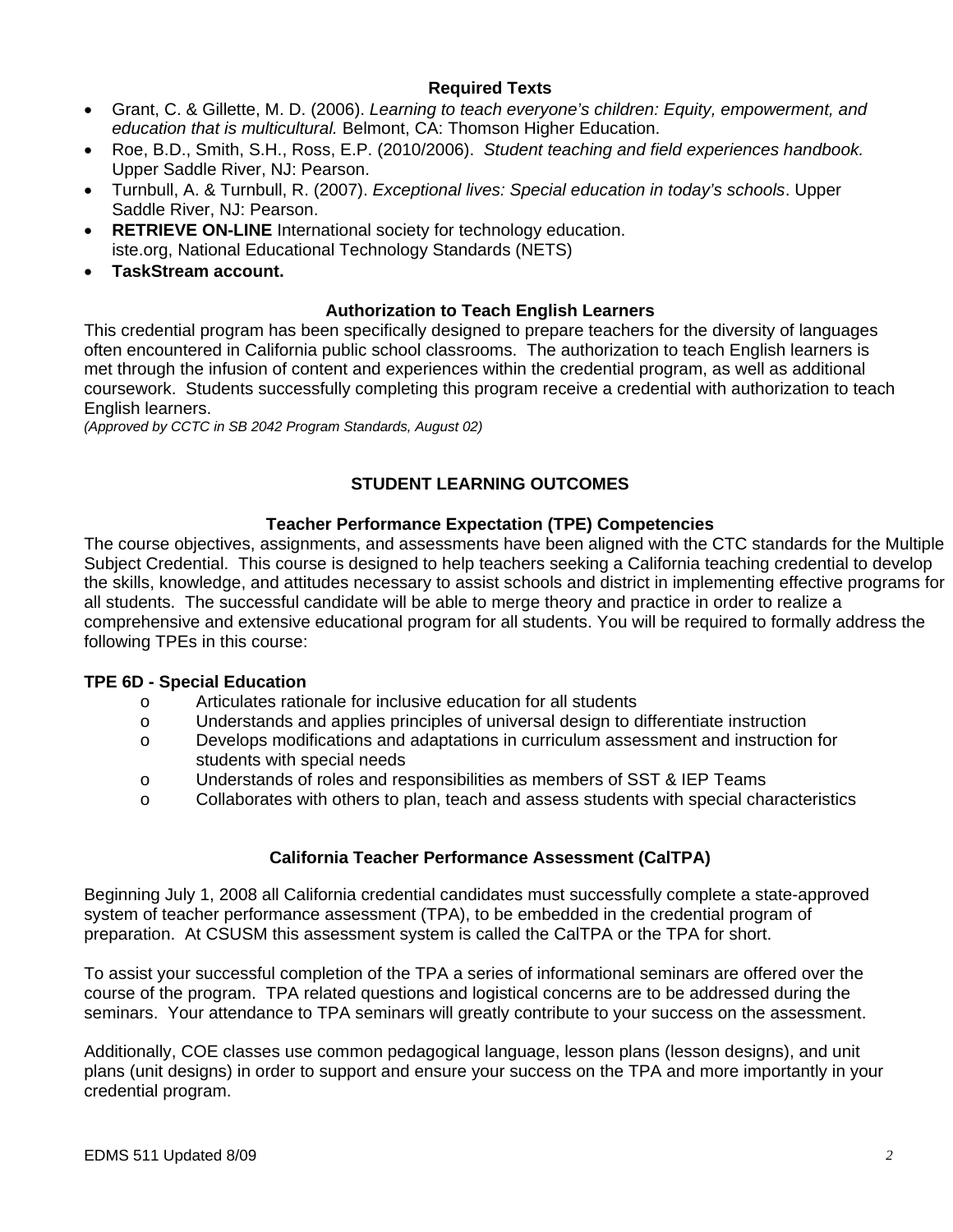The CalTPA Candidate Handbook, TPA seminar schedule, and other TPA support materials can be found on the COE website provided at the website provided: http://www.csusm.edu/coe/CalTPA/CalTPA.html

# **College of Education Attendance Policy**

Due to the dynamic and interactive nature of courses in the College of Education, all students are expected to attend all classes and participate actively. At a minimum, students must attend more than 80% of class time, or s/he may not receive a passing grade for the course at the discretion of the instructor. For example, if a student misses two class sessions (equal to whole day, e.g., 7:30-2:20 PM) or is late (or leaves early) for more than three sessions, the highest possible grade earned will be a "C+". Individual instructors may adopt more stringent attendance requirements. Should the student have extenuating circumstances, s/he should contact the instructor as soon as possible. *(Adopted by the COE Governance Community, December, 1997).* **Notification of absences does not automatically excuse them.** 

## **Students with Disabilities Requiring Reasonable Accommodations**

Students with disabilities who require reasonable accommodations must be approved for services by providing appropriate and recent documentation to the Office of Disable Student Services (DSS). This office is located in Craven Hall 5205, and can be contacted by phone at (760) 750-4905, or TTY (760) 750 4909. Students authorized by DSS to receive reasonable accommodations should meet with their instructor during office hours or, in order to ensure confidentiality, in a more private setting.

## **Course and University Writing Requirements**

In keeping with the All-University Writing Requirement, all 3 unit courses must have a writing component of at least 2,500 words (approximately 10 pages) which can be administered in the following assignments:

| 9/8  | <b>SELF Profile</b>                       | $(1-2$ pages)         | 5%  |
|------|-------------------------------------------|-----------------------|-----|
| 9/15 | Observation of a child with special needs | $(1-2 \text{ pages})$ | 5%  |
| 9/22 | TPE responses 6D                          | $(2-3$ pages)         | 5%  |
| 9/29 | <b>Cultural Plunge</b>                    | $(3-5$ pages)         | 10% |
| 10/6 | Resume                                    | $(1$ page)            | 5%  |
|      | 10/19 In-class case analysis              | $(5+$ pages)          | 30% |

## **Grading Standards**

All students will come prepared to class; readings and homework assignments are listed on the dates on which they are due. Final grades for the course will be calculated according to the following total scores:

| 94-100%=A       | $77 - 79\% = C +$ |
|-----------------|-------------------|
| $90 - 93\% = A$ | $74 - 76\% = C$   |
| $87-89\% = B+$  | $70 - 73\% = C$   |
| $84 - 86\% = B$ | $67-69\% = D+$    |
| $80 - 83\% = B$ | $64 - 66\% = D$   |
|                 |                   |

 $60-63\%$  =D-Below  $60\%$  =F

by the instructor. It is expected that students will proofread and edit their assignments prior to submission. All required work is expected to be on time. One grade level will be deducted for each class meeting for which it is late (e.g., an "A" assignment that is submitted one class session late will be marked down to an A-). Unless prior instructor approval is secured, assignments will not be accepted three class sessions after which they are due. Life and death situations will be handled on a case-by-case basis, as determined

Grading will also include a component of "professional demeanor." Students will conduct themselves in ways that are generally expected of those who are entering the education profession. This includes but is not limited to the following:

• On-time arrival to all class sessions;

EDMS 511 Updated 8/09 *3*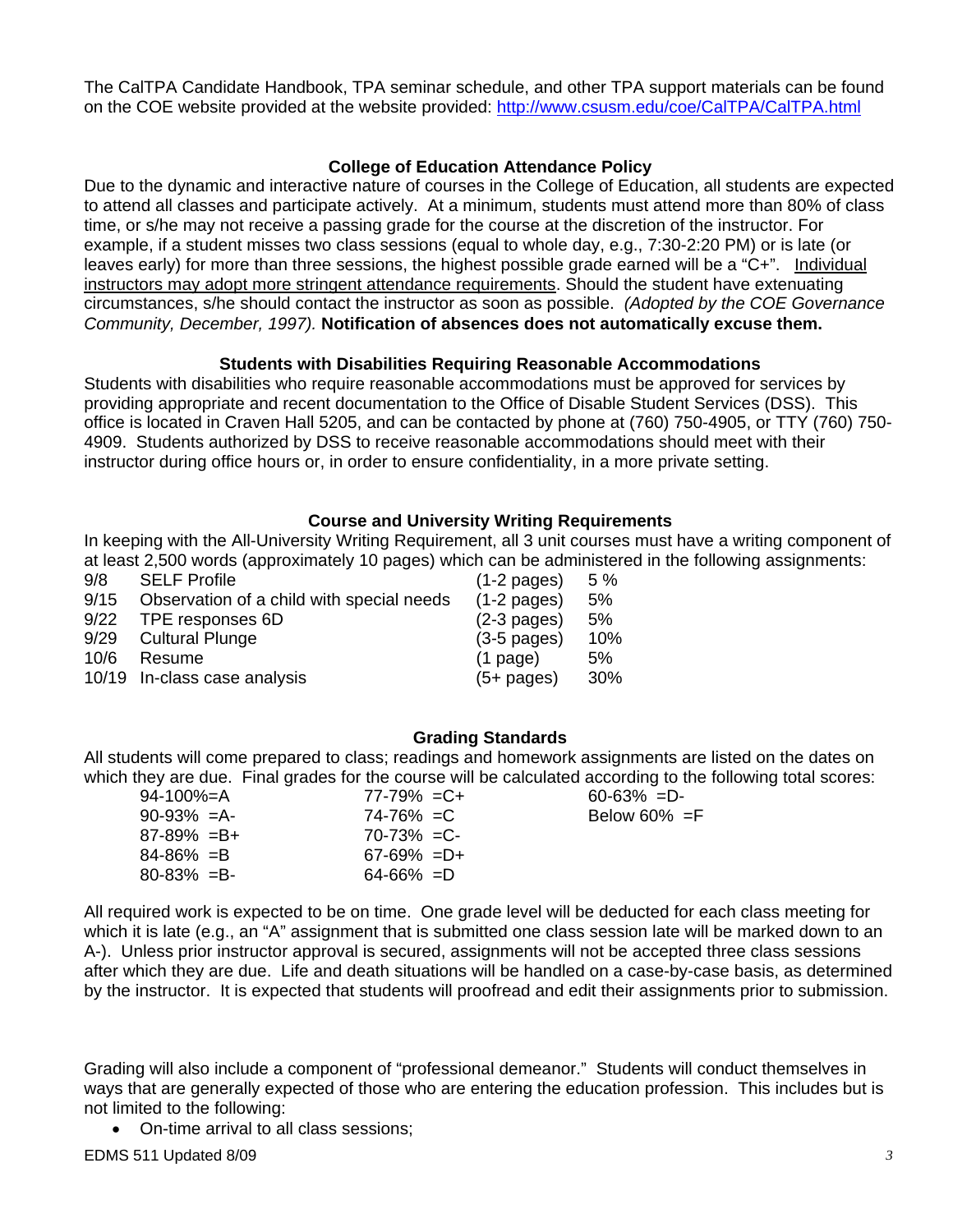- Advance preparation of readings and timely submission of assignments;
- Respectful participation in all settings (e.g., whole group, small group, in/outside of class);
- Carefully considered, culturally aware approaches to solution-finding.

#### **CSUSM Academic Honesty Policy**

"Students will be expected to adhere to standards of academic honesty and integrity, as outlined in the Student Academic Honesty Policy. All written work and oral presentation assignments must be original work. All ideas/materials that are borrowed from other sources must have appropriate references to the original sources. Any quoted material should give credit to the source and be punctuated with quotation marks.

Students are responsible for honest completion of their work including examinations. There will be no tolerance for infractions. If you believe there has been an infraction by someone in the class, please bring it to the instructor's attention. The instructor reserves the right to discipline any student for academic dishonesty in accordance with the general rules and regulations of the university. Disciplinary action may include the lowering of grades and/or the assignment of a failing grade for an exam, assignment, or the class as a whole."

Incidents of Academic Dishonesty will be reported to the Dean of Students. Sanctions at the University level may include suspension or expulsion from the University.

#### **Plagiarism**

As an educator, it is expected that each student will do his/her own work, and contribute equally to group projects and processes. Plagiarism or cheating is unacceptable under any circumstances. If you are in doubt about whether your work is paraphrased or plagiarized see the Plagiarism Prevention for Students website http://library.csusm.edu/plagiarism/index.html. If there are questions about academic honesty, please consult the University catalog.

#### **Furlough Statement**

Due to the devastating effects of current budget crisis in California, I have been furloughed nine days each semester of this academic year, representing a 9.23% reduction in both workload and compensation. A furlough is an unpaid day off on a faculty member's regularly-scheduled workday. In order to satisfy legal and ethical requirements of the California Labor Code, I am required to submit formal certification that I will not work on my furlough days. I am prohibited from teaching, conducting scholarly research, consulting with students, responding to email or voicemail, providing assignment feedback, or participating in any CSU work-related activities on my furlough days. Furlough dates vary by professor; my Fall Semester furlough dates are October 20, 26; November 23, 24, 25, 30; December 1, 8, 15.

The CSU faculty agreed to take furlough days in order to preserve jobs for as many CSU employees as possible, and to serve as many students as possible, in the current budget crisis. The agreement that governs faculty furloughs acknowledges that "cuts of this magnitude will naturally have consequences for the quality of education that we can provide." Within the furlough context, I will make every effort to support your educational experience at CSUSM. Visit CSUSM Budget Central

[http://www.csusm.edu/budgetcentral/] to learn about the state budget crisis and how it impacts your educational opportunities. To avoid the continued loss of higher education availability in California, exercise your right to voice an opinion. Contact information for state legislators and the governor are provided at Budget Central.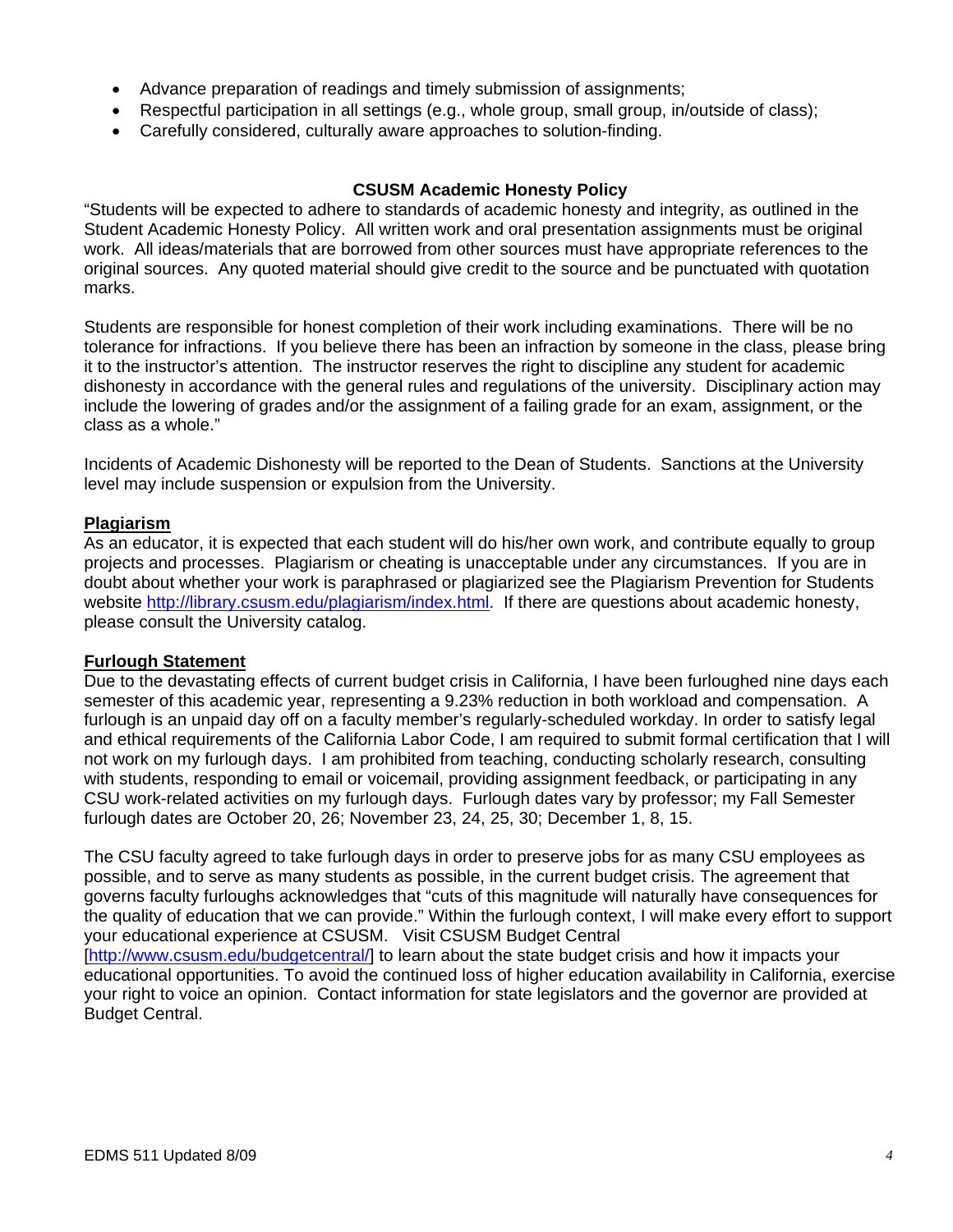#### **\_\_\_\_\_\_\_\_\_\_\_\_\_\_\_\_\_/ \_\_\_\_\_\_\_\_\_\_\_\_\_\_\_\_\_ \_\_\_\_\_\_\_\_\_\_\_\_\_\_\_\_\_\_\_\_\_\_\_\_\_\_\_\_\_\_\_\_\_\_ (print student's name AND e-mail) (land line/cell phone numbers )**

# **Attendance/participation (16%) Notes**

| 9/1 |  | ________(am) _________(pm) ___________________________________ |
|-----|--|----------------------------------------------------------------|
| 9/8 |  | ________(am)  _________(pm) _______________________            |
|     |  |                                                                |
|     |  | $9/22$ (am) $(pm)$ $1/22$                                      |
|     |  |                                                                |
|     |  | $10/6$ (am) $(pm)$ (pm)                                        |
|     |  |                                                                |

#### **Professional demeanor (4%)** \_\_\_\_\_\_\_\_\_(4%)

# **Individual assignments (55%)**

| Due Date               | Assignment                              | Grade |
|------------------------|-----------------------------------------|-------|
| 9/8                    | SELF profile                            | (5%)  |
| 9/15                   | Observation of child with special needs | (5%)  |
| 9/22                   | Responses to TPE 6D                     | (5%)  |
| 9/29                   | <b>Cultural Plunge</b>                  | (10%) |
| 10/6                   | Resume                                  | (5%)  |
| 10/13                  | In-class case analysis                  | (25%) |
| Group assignment (25%) |                                         |       |
| 9/21                   | SST activity/chart/role play            | (5%)  |
| On-going               | Peer teaching                           | (20%) |
|                        |                                         |       |

**Total \_\_\_\_\_\_\_\_(100%)**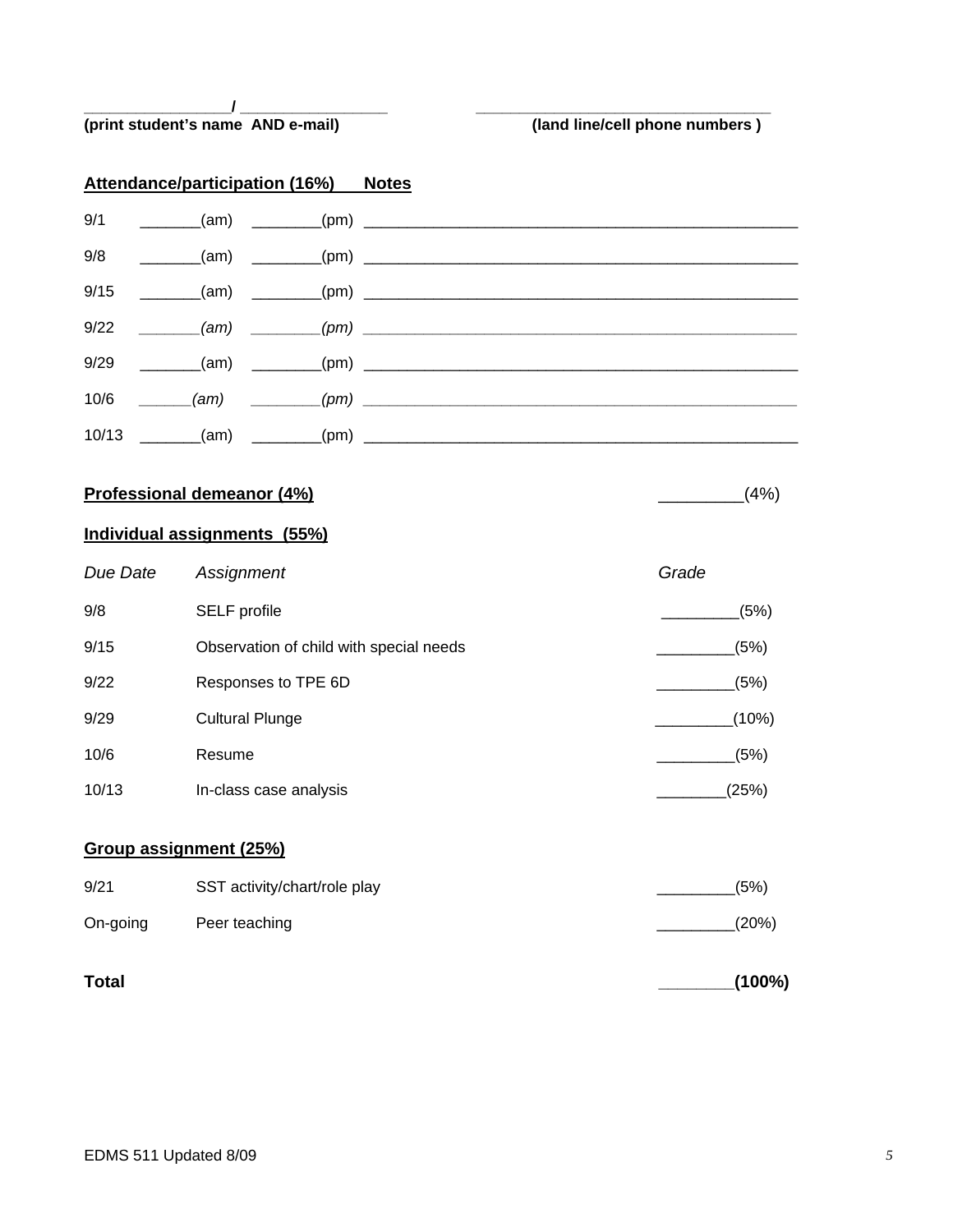| September 1  | Introduction to course<br>1. Blue Socks<br>2. "New Social Studies" sorting activity.<br>3. SELF profile learning style.<br>4. Review syllabus and course requirements.<br>5. Discuss class times, location, and attendance policy.<br>6. Introduce H. Gardner's theory of multiple intelligences.<br>7. Introduce generic lesson plan format.<br>8. Begin creating criteria for peer teaching activities.<br>Make preparations to teach a 5-minute lesson on any topic. Bring enough<br>materials for three "students." This activity will occur during the next class,<br>September 8.<br>Use the internet to learn more about one other educator's notion of "intelligence."<br>$\bullet$<br>Print 3 copies of the "article" and bring to class on September 8.<br>Turnbull and Turnbull, chapter 1.<br>$\bullet$                                               |
|--------------|-------------------------------------------------------------------------------------------------------------------------------------------------------------------------------------------------------------------------------------------------------------------------------------------------------------------------------------------------------------------------------------------------------------------------------------------------------------------------------------------------------------------------------------------------------------------------------------------------------------------------------------------------------------------------------------------------------------------------------------------------------------------------------------------------------------------------------------------------------------------|
| September 8  | 1. 5-minute lesson teaching in small groups.<br>2. Jigsaw activity regarding "intelligence."<br>a. Create a chart that summarizes main points.<br>b. Discuss positive/negative aspects of organizing information via a chart.<br>c. Propose other ways to help organize information.<br>3. Review fundamentals of observation.<br>a. In groups of 3-4 students, go out onto campus and sketch a place. Note<br>interactions, patterns of movement, and ways the setting influenced interactions.<br>b. Share observations and discuss techniques.<br>Self-profile of Learning Style (1-2 total pages)<br>Describe your learning style (1 paragraph). Recall one occasion during which this<br>style proved to be either a strength or weakness in the particular learning.<br>ISTE.org<br>$\bullet$<br>*Review "Teacher" and "Student" standards (under NETS tab) |
| September 15 | 1. Introduce Student Study Team (SST) process.<br>2. Show video of SST.<br>3. Highlight key elements of SST.<br>4. Select characteristics of "student" for SST scenarios.<br>5. Work in small groups on SST scenarios.<br>6. Small group simulated SST presentations to whole class.<br>7. Debrief SST process as a whole group.<br>8. Introduce Taskstream (demonstration in the computer lab, location to be<br>announced).<br>9. Discuss TPE 6D response, format, and rubric.                                                                                                                                                                                                                                                                                                                                                                                  |

- 10. Time to work on TPE 6D.
- 11. Pros and cons of hard copy portfolios and electronic portfolios.
	- Observation of special needs (3-5 pages)
		- a. Briefly describe context of observation (1-2 paragraphs).
		- b. Briefly describe child and particular special need (1-2 paragraphs).
		- c. Describe ways in which other students, the teacher, and the setting supported, ignored, and/or negatively impacted this child's school experience.
	- Roe, Smith, Ross. Chapter 2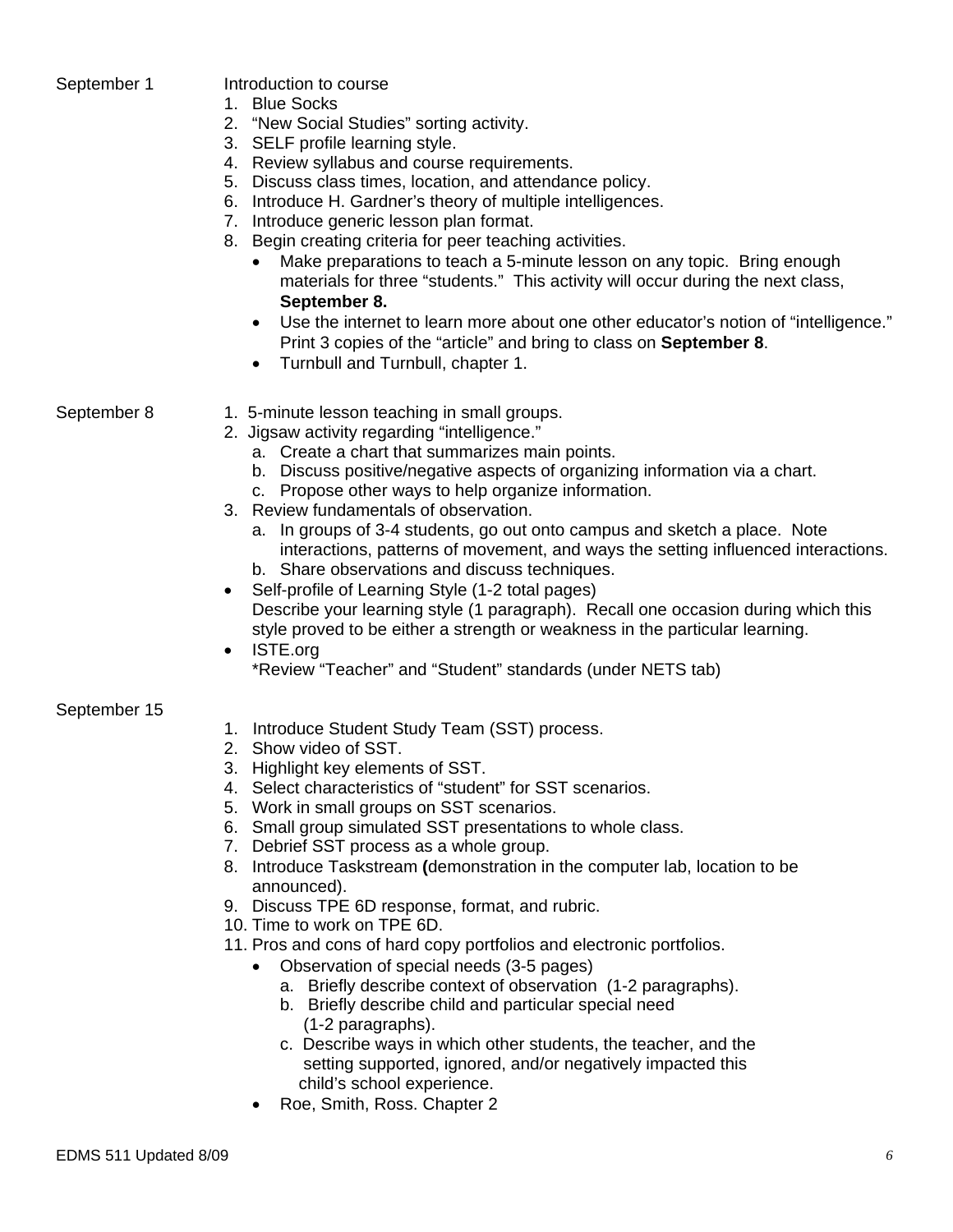- September 22 1. In small groups review oaths and codes from various professions.
	- 2. Highlight similarities and differences among professions.
		- Define "professionalism for teachers."
	- 3. Discuss professional attire and behavior within cultural contexts.
	- 4. Introduce case analysis approach, a strategy for solution finding.
	- 5. Practice case analysis techniques in small groups.
	- 6. Brainstorm ways in which solution-finding process of case analysis can be incorporated into curriculum.
	- 7. Create Disability characteristics matrix.
		- Bring Turnbull and Turnbull to class—need for in-class creation of matrix.
		- TPE 6D posted by 5PM.
		- Roe, Smith, Ross, Chapter 4.
- 

# September 29 1. Share Cultural Plunge experiences.

- 2. Discuss ways in which "culture (broadly defined) impacts the classroom, school, larger learning community.
- 3. As a group, try to compile a list of ten items/aspects of professions/professionalism.
- 4. Discuss educational resume and CV.
- 5. Work in small groups- peer edit resumes.
	- Bring 4 hard copies of resume to class.
	- Cultural Plunge (3-5 total pages).
		- 1. Describe the overall setting of the "unfamiliar" culture (e.g., race/ethnicity, disabilities, gender, sexuality, religious, social/economic) (1-2 paragraphs).
		- 2. Briefly describe the meaningful interaction(s) an individual(s) from this culture (1-2 paragraphs).
		- 3. Discuss one-three similarities/differences between the individual's(s) perspective(s)/abilities and your own.
		- 4. Propose and discuss one to three (see above point) strategies that might be used in learning environments to accommodate these differences.
	- Roe, Smith, Ross, chapter 5.

- October 6 1. Discuss classroom management and theories.
	- 2. Role-play management scenarios.
	- 3. Debrief and discuss effectiveness. Consider context specifics.
	- 4. Discuss observation of physical environment in clinical practicum classrooms.
	- 5. Brainstorm ways to establish a "safe" classroom environment.
	- 6. Discuss ways in which classroom rules from observation sites promote/hinder classroom "safety."
	- 7. Distribute and discuss "classroom safety" ideas from a local school district.
	- 8. Mock interviews.
	- 9. Debrief after each interview.
		- Submit final resume.
		- Grant & Gillette (Chapter 3)
		- Come to class in "professional attire"
		- Roe, Smith, Ross, chapter 6.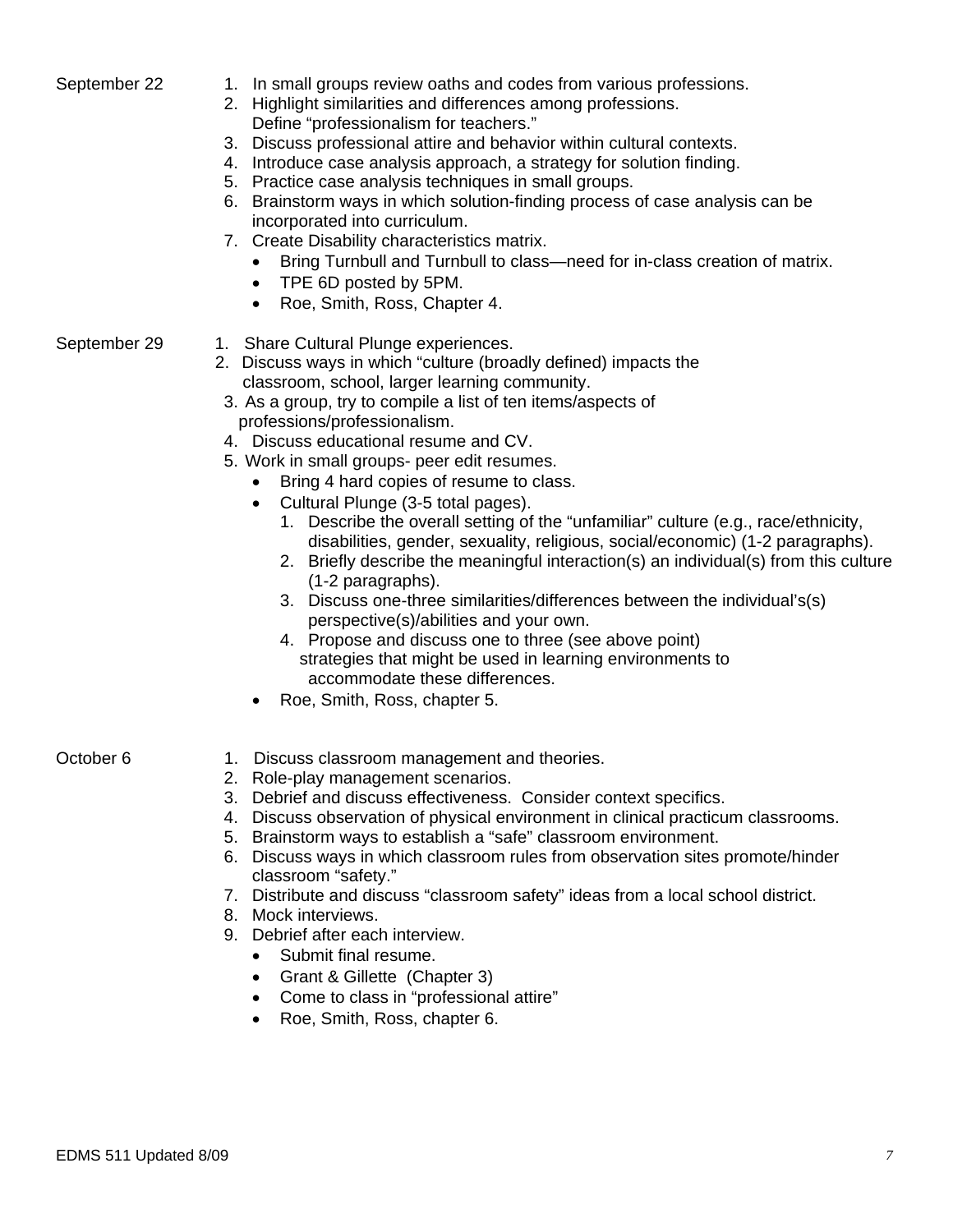- October 13 1. Complete case analysis in-class.
	- 2. *Eye of the Storm* video (possible)
	- 3. Discuss as a class, "Do you feel Jane Elliot's approach to facilitating personal growth was acceptable for 3<sup>rd</sup> graders?"
	- 4. Discuss the use of role-playing and simulations.
	- 5. Preparation for Clinical Practicum 1.
	- 6. Culmination of class activities.
	- 7. Course evaluations.
	- 8. Celebration  $\odot$ 
		- Roe, Smith, Ross, chapter 7.